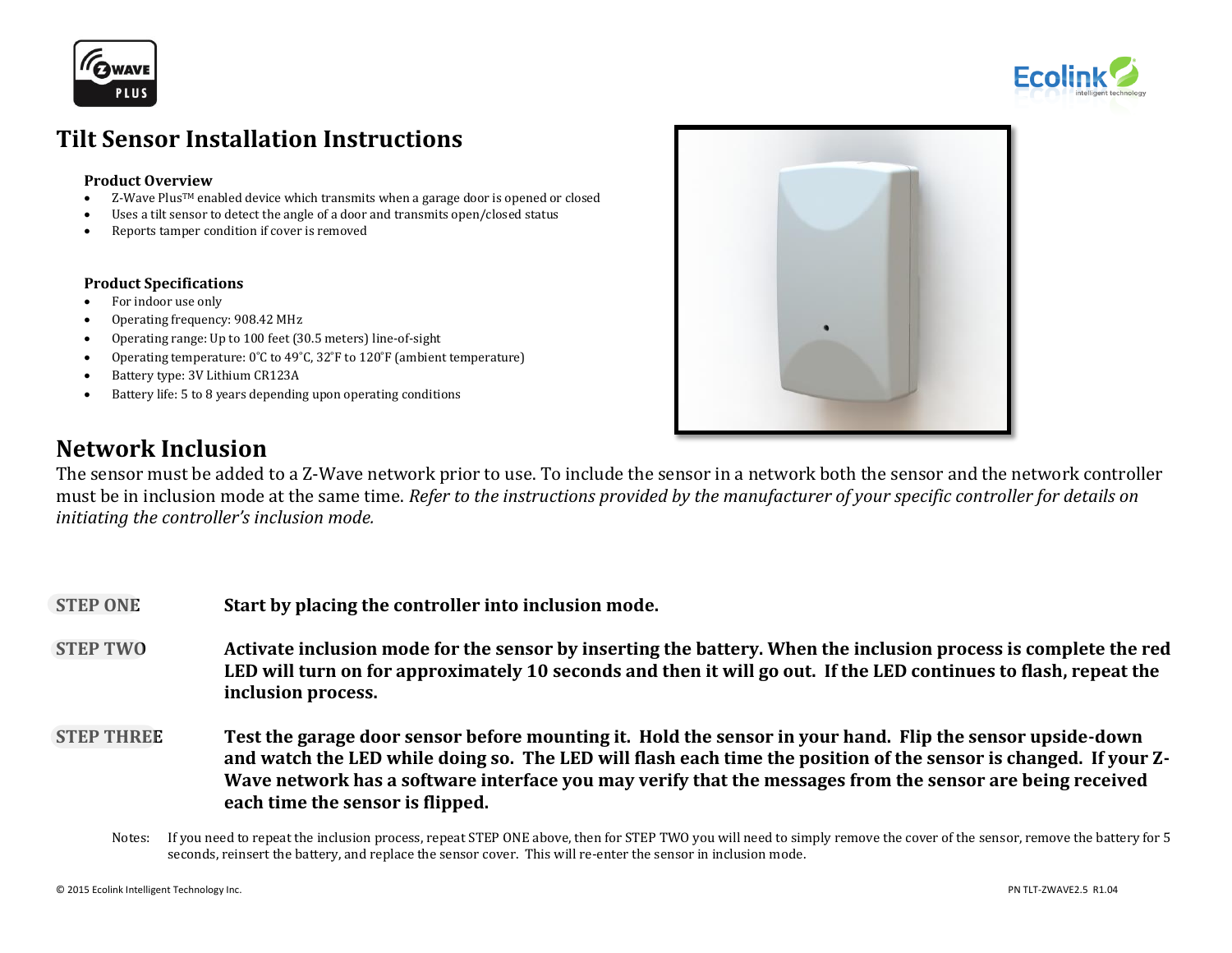**FAWAVI** PLUS



## **Network Inclusion: Key Points to Remember**

- *Controller inclusion mode must be activated BEFORE starting sensor inclusion mode.*
- *The sensor can only be included in one network at a time. The sensor must be excluded from one network before inclusion in another.*
- *The sensor automatically enters inclusion mode at power-up.*
- *Exclusion mode on the senor is initiated following the same exact procedure as inclusion.*

# **Installation**

No tools required. Drill, screwdriver, pencil optional.

The package contains the following:

- 1- Sensor
- 1- Sensor mounting bracket
- 2- mounting bracket screws
- 1- sensor to bracket screw
- 1- battery
- 1- piece of adhesive tape



## **STEP ONE Identify Location for Tilt Sensor:**

Choose a mounting method that is appropriate for your garage door. It is very important that the Tilt sensor be located on the top section of a multi-panel garage door. This will be the first section to tilt when the door is opened and the last to move to the vertical position when closing.

# **STEP TWO Mount the Tilt sensor to a clean dry surface WITH THE ARROW ON THE SIDE OF THE SENSOR POINTING UP**

Before you mount the sensor, make certain that the arrow on the side of the Tilt sensor is pointing UP when assembled in the mounting bracket.

The sensor can be mounted using adhesive tape and/or screws. Caution: Use of the screws is only recommended for garage doors that are thicker than the screws are long. Use the adhesive tape for any garage door that is thinner than the length of the provided screws (including many modern metal garage doors).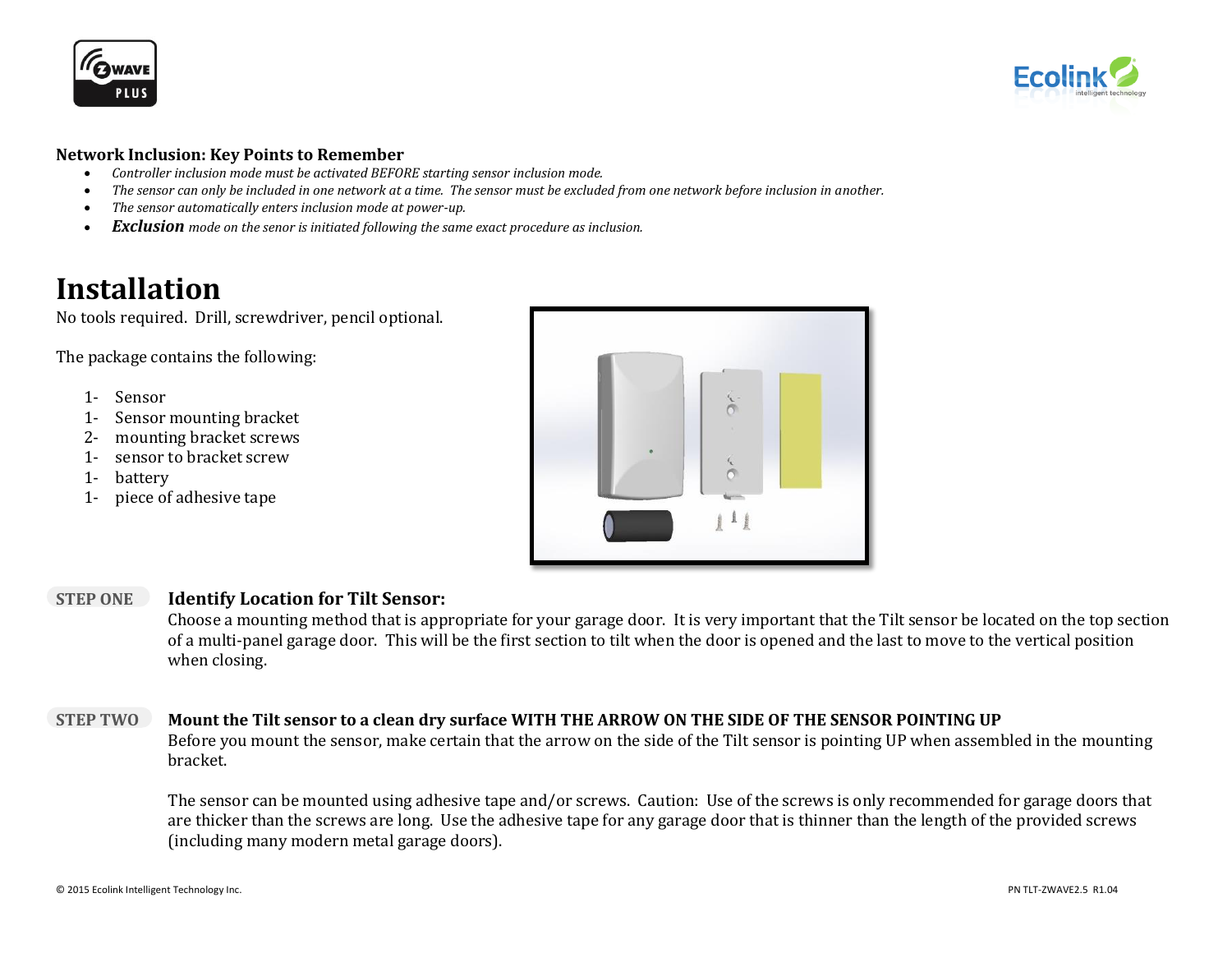



#### **Adhesive Tape:**

Make sure that the desired mounting location on the door is clean and dry. The adhesive tape can withstand the temperature and humidity conditions of a typical garage. However, it is recommended that the sensor be mounted when air or surface temperatures are not extreme. Installing the adhesive tape when the conditions are right promotes a good long-lasting adhesive bond between the bracket and the surface of the door. Peel back the outer layer of one side of the adhesive tape, stick the tape to the garage door and press firmly. Peel back the outer layer on the other side of the tape and press the mounting bracket firmly onto the adhesive tape.

#### **Screws:**

Place the mounting bracket in the desired position on the garage door. Use the mounting bracket as a template to mark the location of the screw holes with a pencil. Drill a small hole through each of the marked locations. Use a screwdriver to fasten the mounting bracket to the door.

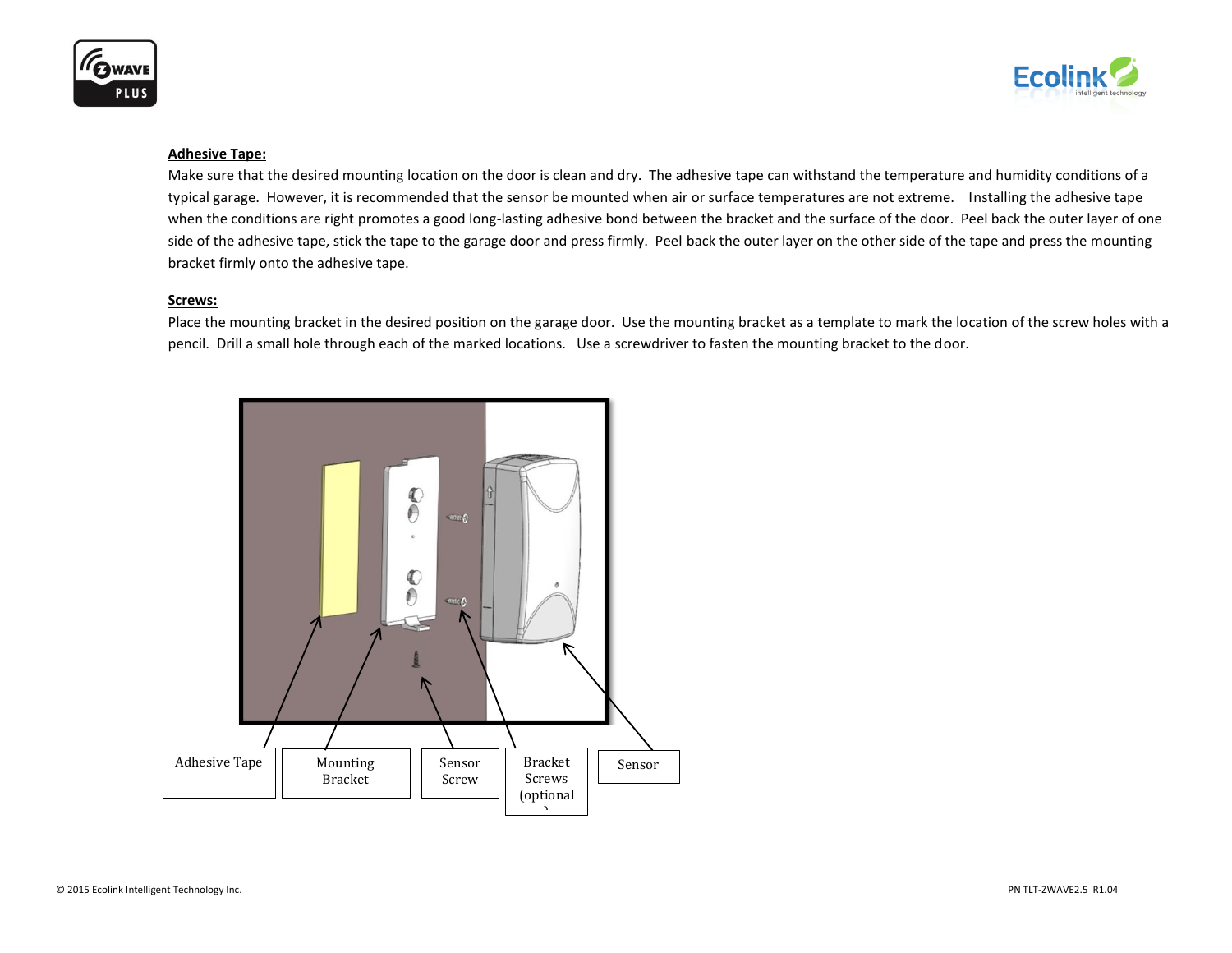





#### **Z-Wave Device Class and Command Class Information**

This Z-Wave sensor is a Z-Wave generic Device Class of GENERIC\_TYPE\_SENSOR\_NOTIFICATION, and a specific device class of SPECIFIC\_TYPE\_NOTIFICATION\_SENSOR, and the supported command classes are COMMAND\_CLASS\_ZWAVEPLUS\_INFO, COMMAND\_CLASS\_VERSION, COMMAND\_CLASS\_MANUFACTURER\_SPECIFIC, COMMAND\_CLASS\_POWERLEVEL, COMMAND\_CLASS\_BATTERY, COMMAND\_CLASS\_NOTIFICATION\_V4, COMMAND\_CLASS\_ASSOCIATION, COMMAND\_CLASS\_ASSOCIATION\_GRP\_INFO, COMMAND\_CLASS\_WAKE\_UP, COMMAND\_CLASS\_SENSOR\_BINARY, COMMAND\_CLASS\_CONFIGURATION, COMMAND\_CLASS\_BASIC.

#### **Manufacturer Specific**

Manufacturer ID: 0x014A

Product Type: 4

Product ID: 3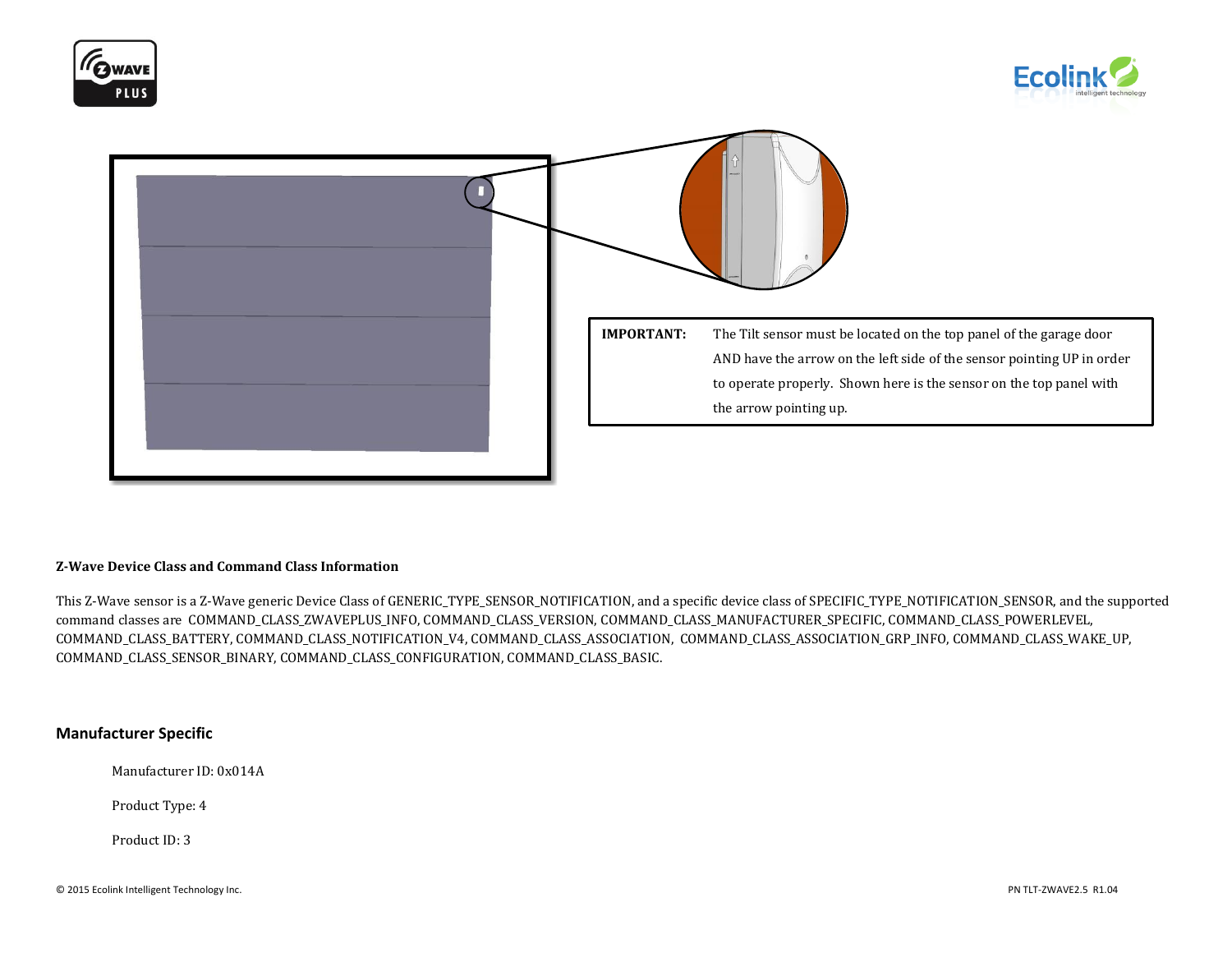





To restore this sensor to factory default settings, follow the instructions in this manual to exclude this sensor from the Z-Wave network. Upon completion of removal from the network the sensor will restore itself to factory default settings automatically. Use this procedure only in the event that the network primary controller is missing or otherwise inoperable.

## **Keeping Awake for Testing and Configuration**

To save power, this sensor sleeps most of the time and is therefore not awake to receive messages from a gateway for testing. Removing the top case from the sensor will put in device into a tampered mode in which the sensor will stay awake and able to receive messages. Most of the time an end user would not do this, but if the sensor needs to be configured after inclusion, an end user can follow the instructions below for sending Wake-Up notifications.

#### **Association**

This sensor has two Association groups of 5 nodes each. Group one is a lifeline group who will receive unsolicited messages relating to door/window open/close notifications (because there is no association group for tilt switches), case tampering notifications, low-battery notifications, and sensor binary reports. Group 2 is intended for devices that are to be controlled i.e. turned on or off (on only by default) with a Basic Set. On inclusion the controller should put its node ID in group 1 but not group 2.

#### **Network Wide Inclusion**

This sensor also supports Network Wide Inclusion such that the Sensor can be included into the Z-Wave network over the mesh network and not directly near the main controller. This mode is automatically activated after regular inclusion was not successful

| <b>SENSOR CONDITION</b> | <b>COMMAND CLASS and VALUE</b>                | <b>ASSOCIATION GROUP</b> | <b>CONFIGURABLE?</b>                                     |
|-------------------------|-----------------------------------------------|--------------------------|----------------------------------------------------------|
|                         | Notification Report of Access Control (0x06), |                          | Yes via Notification Set of notification Type (0x06) and |
|                         | Door is open (0x16)                           |                          | status of 0x00: This type of notification turned off     |
|                         |                                               |                          | OxFF: This type of notification turned on                |
|                         | Sensor Binary Report of OxFF                  |                          | Yes via Configuration Command Class                      |
|                         | Sensor Type: 0xFF                             |                          | Parameter Number: 2                                      |
| Door Open               |                                               |                          | Size: 1                                                  |
|                         |                                               |                          | A Configuration Value: 0xFF (On) / 0x00 (Off)            |
|                         | Basic set of 0xFF (On)                        |                          | No.                                                      |
|                         | Notification Report of Access Control (0x06), |                          | Yes via Notification Set of notification Type (0x06) and |
|                         | Door is closed (0x17)                         |                          | status of 0x00: This type of notification turned off     |
|                         |                                               |                          | OxFF: This type of notification turned on                |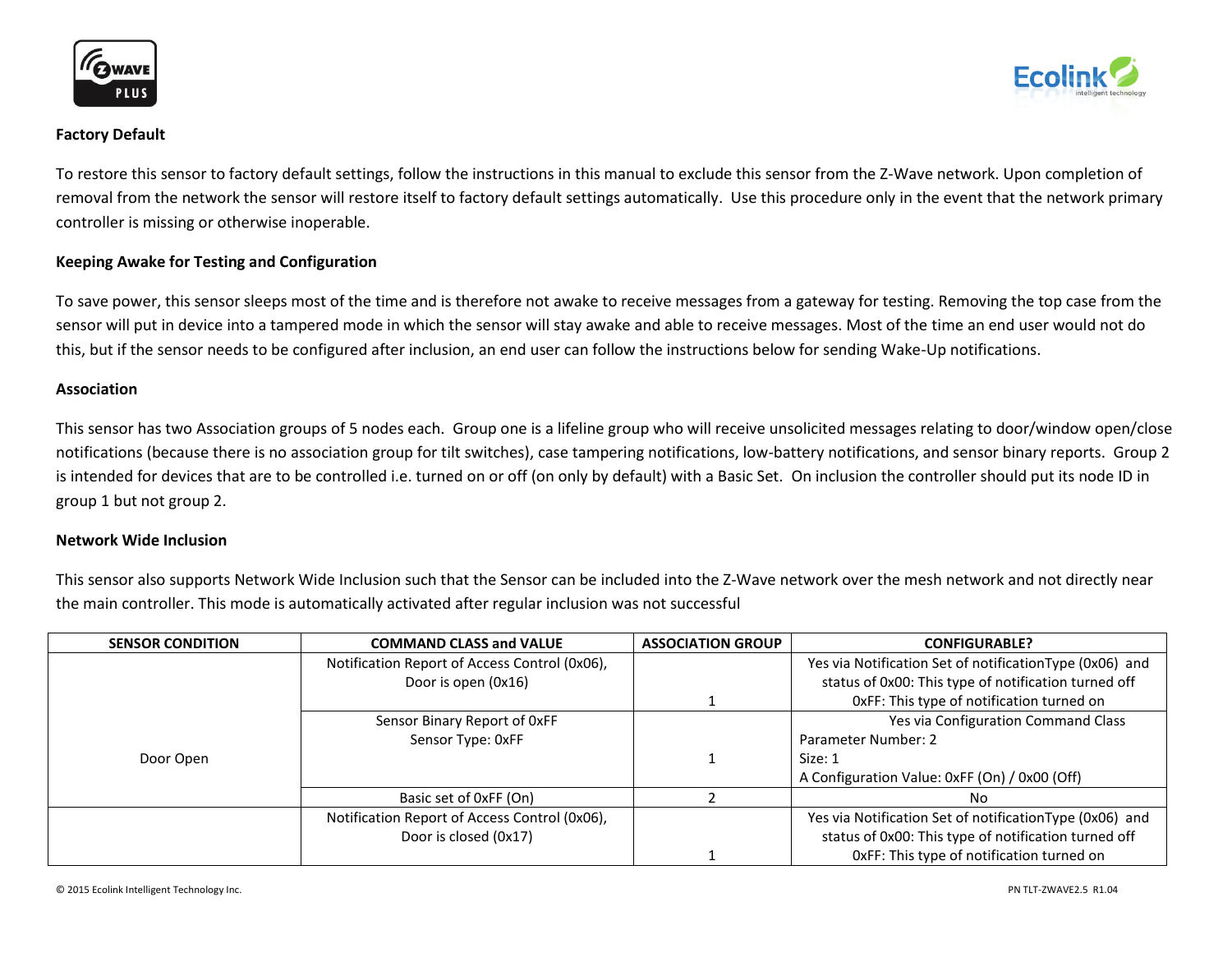



|                                 | Sensor Binary Report of 0x00                    | Yes via Configuration Command Class Parameter            |
|---------------------------------|-------------------------------------------------|----------------------------------------------------------|
|                                 | Sensor Type: 0xFF                               | Number: 2                                                |
| Door Close                      |                                                 | Size: 1                                                  |
|                                 |                                                 | A Configuration Value: 0xFF (On) / 0x00 (Off)            |
|                                 | Basic Set of 0x00 (Off)                         | Yes via Configuration Command Class Parameter            |
|                                 | By factory default this feature is disabled and | Number: 1                                                |
|                                 | must be enabled via Configuration Command       | Size: 1                                                  |
|                                 | Class.                                          | A Configuration Value: 0xFF (On) / 0x00 (Off) Parameter  |
|                                 |                                                 | Number: 2                                                |
|                                 |                                                 |                                                          |
|                                 |                                                 | Yes via Notification Set of notification Type (0x07) and |
|                                 | Notification Report of Home Security (0x07),    | status of 0x00: This type of notification turned off     |
| Sensor Case Removed             | Tampering product cover removed (0x03)          | OxFF: This type of notification turned on                |
| Sensor Case Fastened            | Wake-Up Notification                            | Yes via Wake-Up Notification Command Class               |
| Battery Level Dipped Below 2.6v | Notification Report of Power Management         | Yes via Notification Set of notification Type (0x08) and |
|                                 | (0x08), Replace battery now (0x0B)              | status of 0x00: This type of notification turned off     |
|                                 |                                                 | OxFF: This type of notification turned on                |

## **Wake-Up Notification**

The sensor will wake up every so often and when the case is closed, it will send a Wake-Up Notification to allow the life line master node controller that the sensor is now available for any queued messages that the controller may have for the sensor. The time between Wake-Up Notifications can be configured with the Wake-Up Notification command class to be between 1 hour and 1 week with interval steps of 200 seconds.

#### **Configuration**

The sensor has two configuration parameters. Parameter 1 configures the sensor to send or not send Basic Set commands of 0x00 to nodes in Association group 2 turning the devices off when the sensor is in a restored state i.e. the door is closed. By default the sensor does NOT send Basic Set commands of 0x00. Parameter 2 configures the sensor to either to send or not to send Sensor Binary Report commands to Association Group 1 when the sensor is faulted and restored. If the controller is fully compatible with the Notification Command Class thereby making the Sensor Binary Reports redundant, the controller can disable the Sensor Binary Report Commands completely. The following table shows the values to enable and disable the two configuration parameters.

| <b>Configuration Set Values</b> | Effect                                                               |
|---------------------------------|----------------------------------------------------------------------|
| Parameter Number: 1             | (Default) Sensor does NOT send Basic Sets to Node IDs in Association |
| Size: 1                         | Group 2 when the sensor is restored (i.e. Door Closed).              |
| Configuration Value: 0x00       |                                                                      |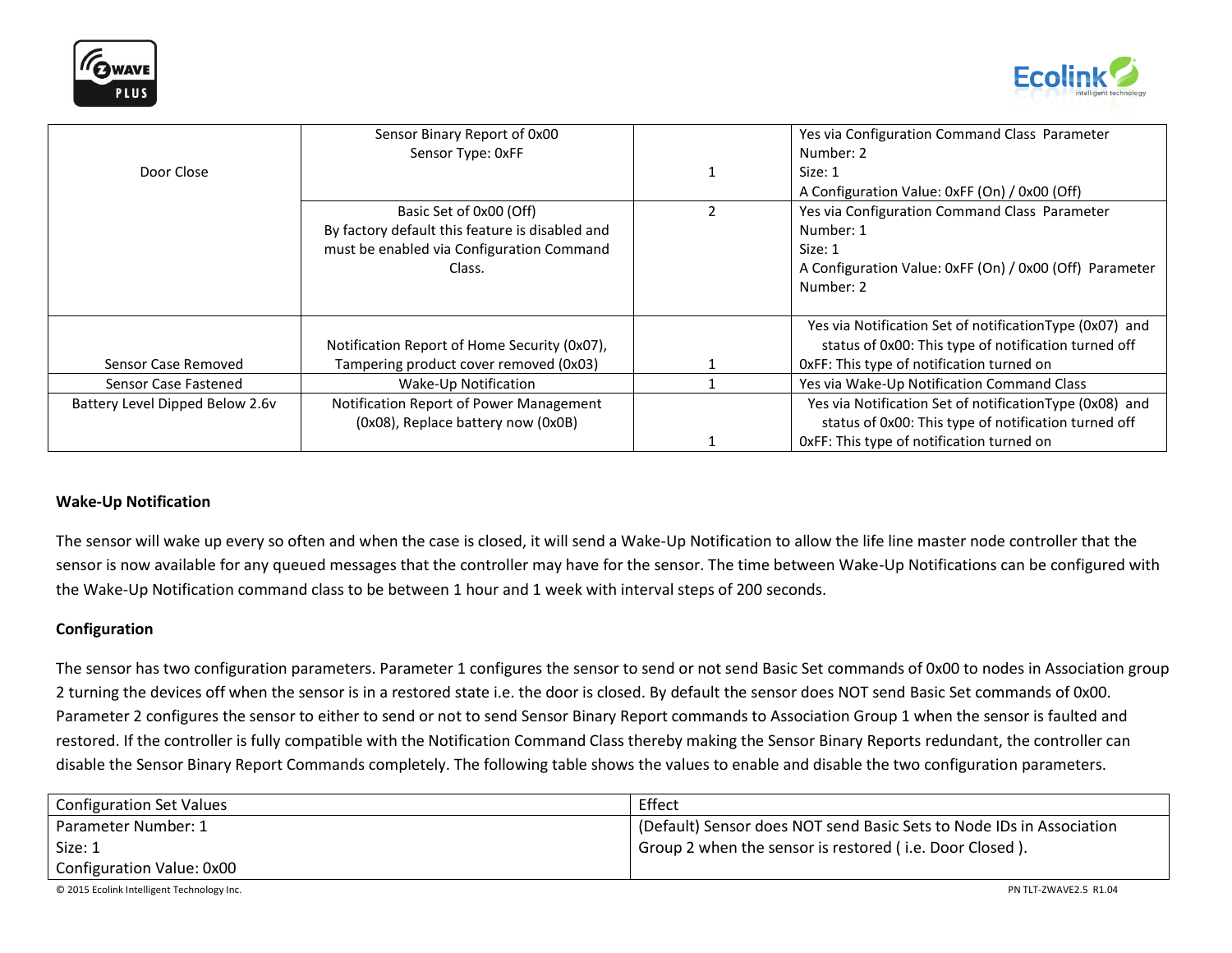



| Parameter Number: 1       | Sensor sends Basic Sets of 0x00 to nodes in Association Group2 when       |
|---------------------------|---------------------------------------------------------------------------|
| Size: 1                   | sensor is restored.                                                       |
| Configuration Value: 0xFF |                                                                           |
| Parameter Number: 2       | (Default) Sensor sends Sensor Binary Reports when sensor is faulted and   |
| Size: 1                   | restored for backwards compatibility in addition to Notification Reports. |
| Configuration Value: 0x00 |                                                                           |
| Parameter Number: 2       | Sensor will send only Notification Reports and NOT Sensor Binary Reports  |
| Size: 1                   | when the sensor is faulted and restored.                                  |
| Configuration Value: 0xFF |                                                                           |

#### **FCC Compliance Statement**

 $\bullet$ 

This equipment has been tested and found to comply with the limits for Class B digital devices, pursuant to Part 15 of the FCC Rules. These limits are designed to provide reasonable protection against harmful interference in a residential installation. This equipment generates uses and can radiate radio frequency energy and, if not installed and used in accordance with the instruction manual, may cause harmful interference to radio communications. However, there is no guarantee that interference will not occur in a particular installation. If this equipment does cause harmful interference to radio or television reception, which can be determined by turning the equipment off and on, the user is encouraged to try to correct the interference by one or more of the following measures:

- Re-orient or relocate the receiving antenna
- Increase the separation between the equipment and receiver
- Connect the equipment to an outlet on a different circuit from the receiver
- Consult the dealer or an experienced radio/TV contractor for help.

Warning: Changes or modifications not expressly approved by Ecolink Intelligent Technology Inc. could void the user's authority to operate the equipment.

This device complies with Industry Canada license-exempt RSS standard(s). Operation is subject to the following two conditions: (1) this device may not cause interference, and (2) this device must accept any interference, including interference that may cause undesired operation of the device.

C'et appareil est conforme la norme d'Industrie Canada exempts de licence RSS. Son fonctionnement est soumis aux deux conditions suivantes: (1) c'et appareil ne peut pas provoquer d'interférences, et (2) c'et appareil doit accepter toute interférence, y compris les interférences qui peuvent causer un mauvais fonctionnement de la dispositif.

#### **FCC ID:XQC-TLTZ1 IC: 9863B-TLTZ1**